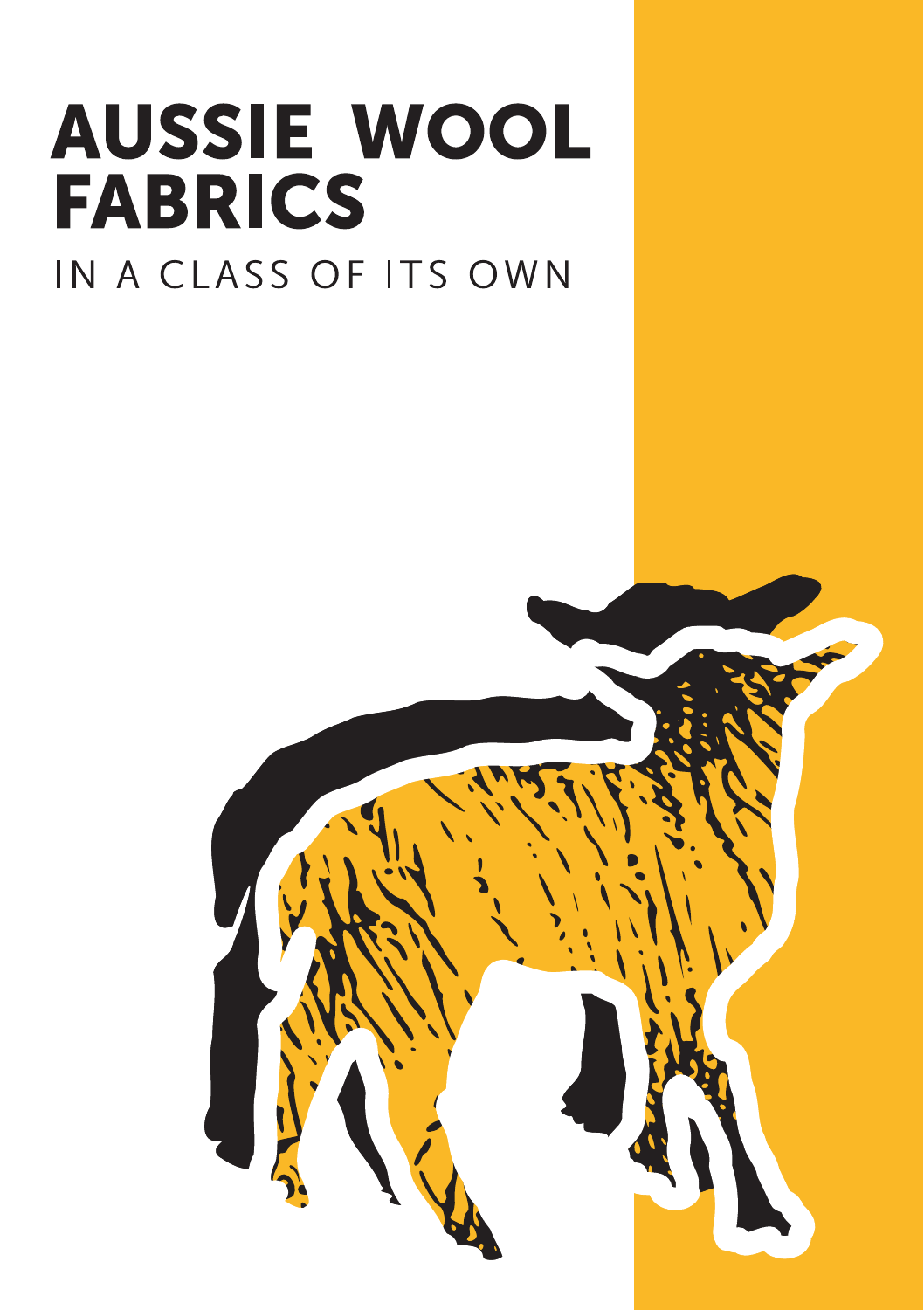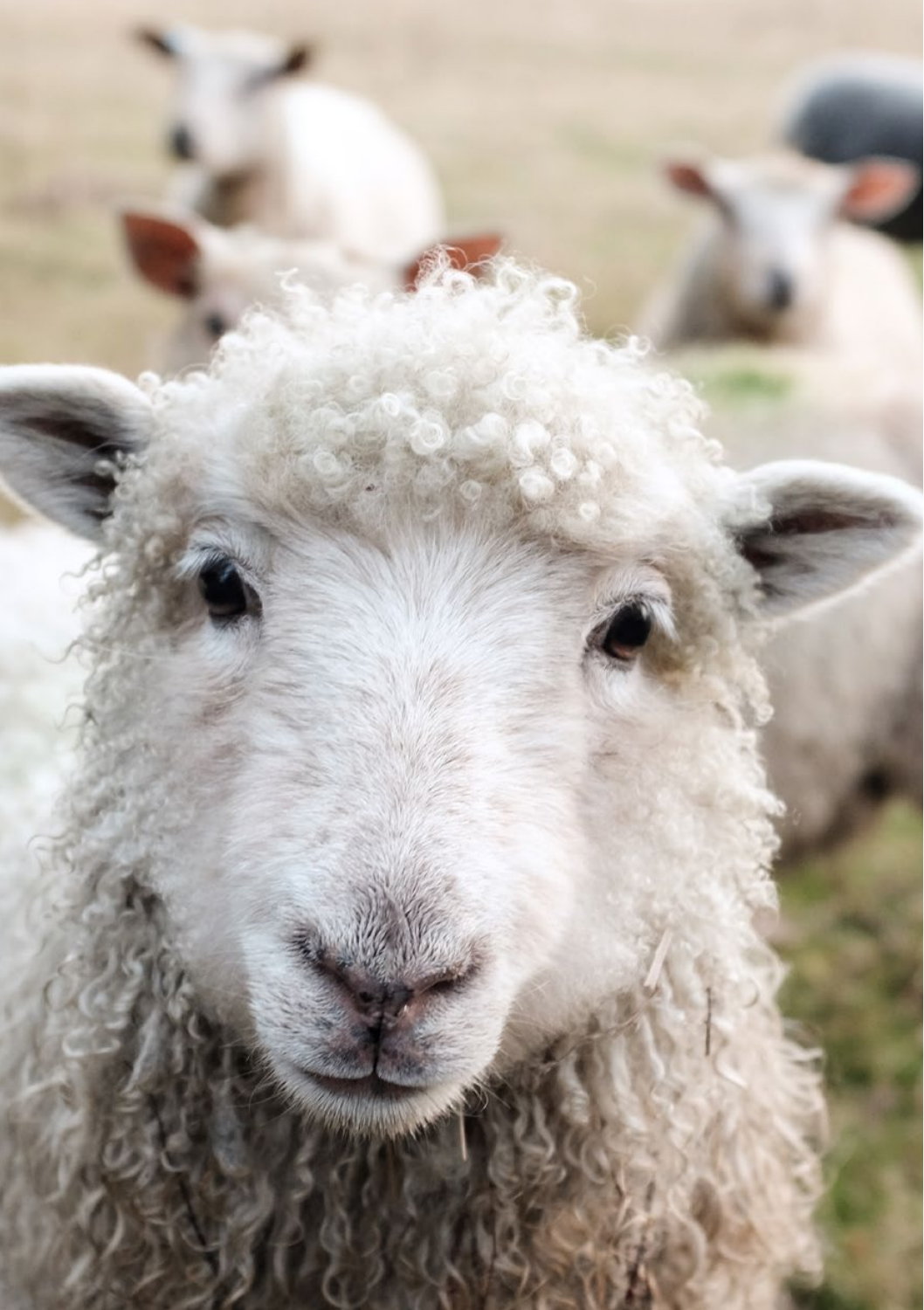We support local schools and colleges with an affordable range of premium fabrics.

Across Australia Trading is pleased to announce the launch of our new range of Aussie Wool Fabrics and Australian made jackets. The jackets are constructed from some of the most texturally-rich materials sourced from one of the world's most reputable mills and come with the guarantee that all worsted products are made of Australian Merino wool fibre exclusively. Our mill is responsible for large volume supply to North America, Japan and The Middle East and specialises in school uniform fabrics in New Zealand (with a climate similar to our own).

People at all levels in the clothing industry are now looking for Australian products and proof of locally sourced wool. Aussie Wool Fabrics has been created to identify fabrics made exclusively from Australian Merino wool. The conscientious end-user can be assured the wool has come from sheep farmed in Australia. Across Australia Trading is 'ahead of the curve' with the release of its range of Aussie Wool Fabrics, while most other textile suppliers choose profit margins over quality and customer satisfaction.

From Adelaide manufacturing business Across Australia Trading comes the ultimate range of Aussie Merino wool fabrics.

What other blazer fabric supplier in Australia promises the use of Australian wool and a high quality fabric at an affordable price? This coupled with Across Australia Trading's passion for locally manufactured goods, the school blazer textile market is taking notice of Across Australia Trading with its new range of Aussie Wool Fabrics.

Certified: Aussie Wool Fabrics are made of Australian Merino wool fibre exclusively.

Across Australia Trading is now the preferred supplier of Aussie Wool Fabrics, an exclusive range of Australian Merino wool fabrics for colleges, schools and clubs. Not only do we support local schools and colleges with access to an affordable range of premium fabrics, our reach extends into the design schools and to young Australians. This means Aussie Wool Fabrics will be seen by customers locally and internationally. Customers everywhere will know with certainty that Aussie Wool Fabrics uses certified Australian wool and they won't want anything else.

By choosing to buy from us you are supporting Australian wool growers and Australian jobs. With a select range of school blazer fabrics, you are securing a consistent quality fabric supply. The school blazer is the signature garment in your school uniform and an Across Australia Trading blazer is manufactured from high quality Australian Merino pure wool and wool blend fabrics. Aussie Wool Fabrics is in a class of its own.

I look forward to meeting with you to discuss this further with you and how we can work together to use Aussie Wool Fabrics for your school uniform needs.

Regards,

Felix K.

Managing Director Across Australia Trading



**Across Australia Trading**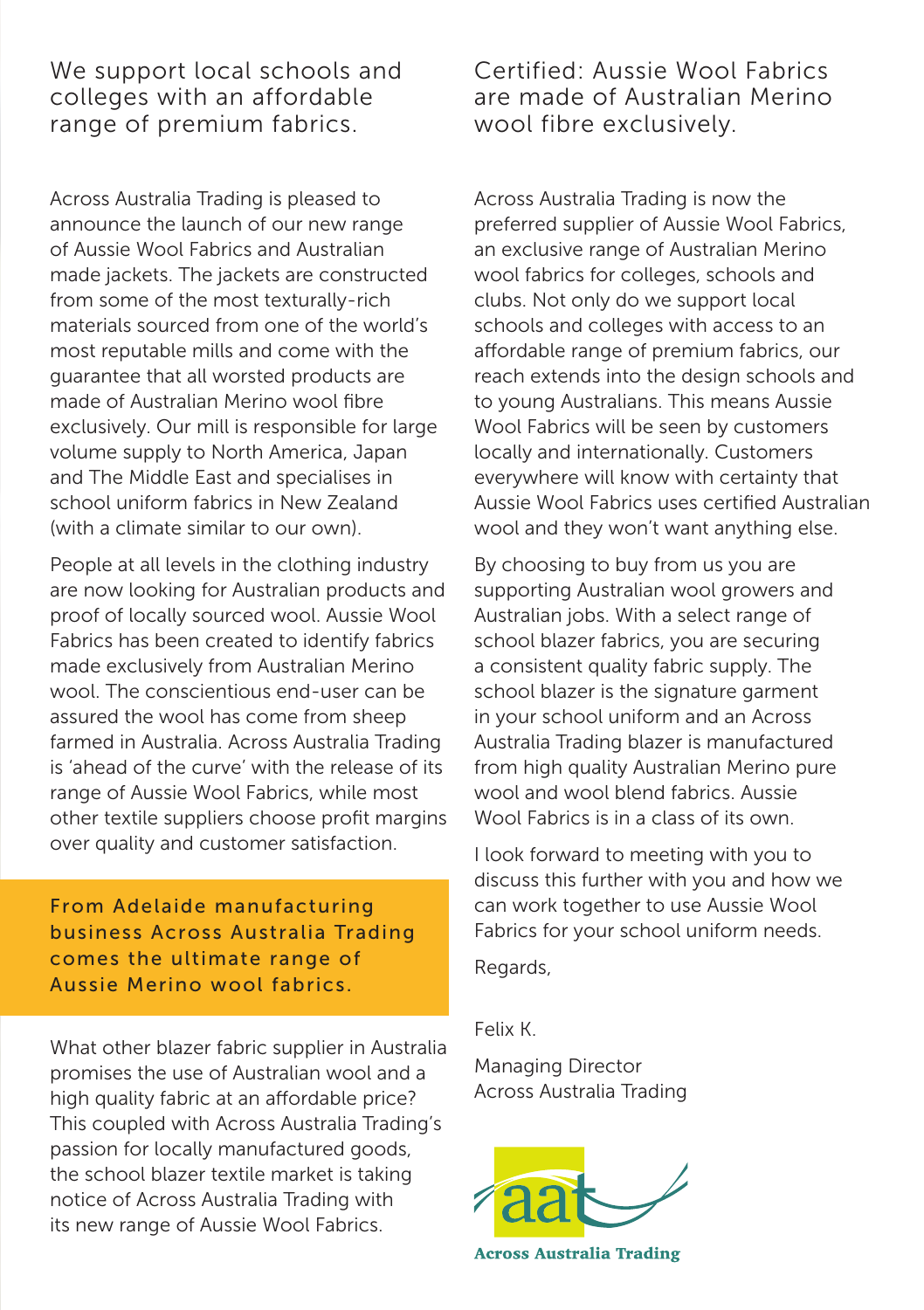#### From shed to shelf.

Wool produced by Merino sheep is influenced by factors such as age, breeding and sheep husbandry practices. Our Aussie Merino sheep usually run in mobs of similar sex and/or age.

There are over 30,000 Australian woolgrowers in Australia and approximately 60 million Merino sheep shorn annually.

Understanding the complexities of wool fibre, Aussie Wool Fabrics can control the selection of premium Merino wool to ensure premium, safe, healthy and breathable 100% Australian grown wool is used for the production of our select Aussie Wool Fabrics ranges.

Across Australia Trading remains the preferred supplier of Aussie Wool Fabrics.

Photo by: Tom Huntley / Newspix | Kangaroo Island sheep farmer Andy Gilfillan and his daughter Asia on the South Coast, South Australia.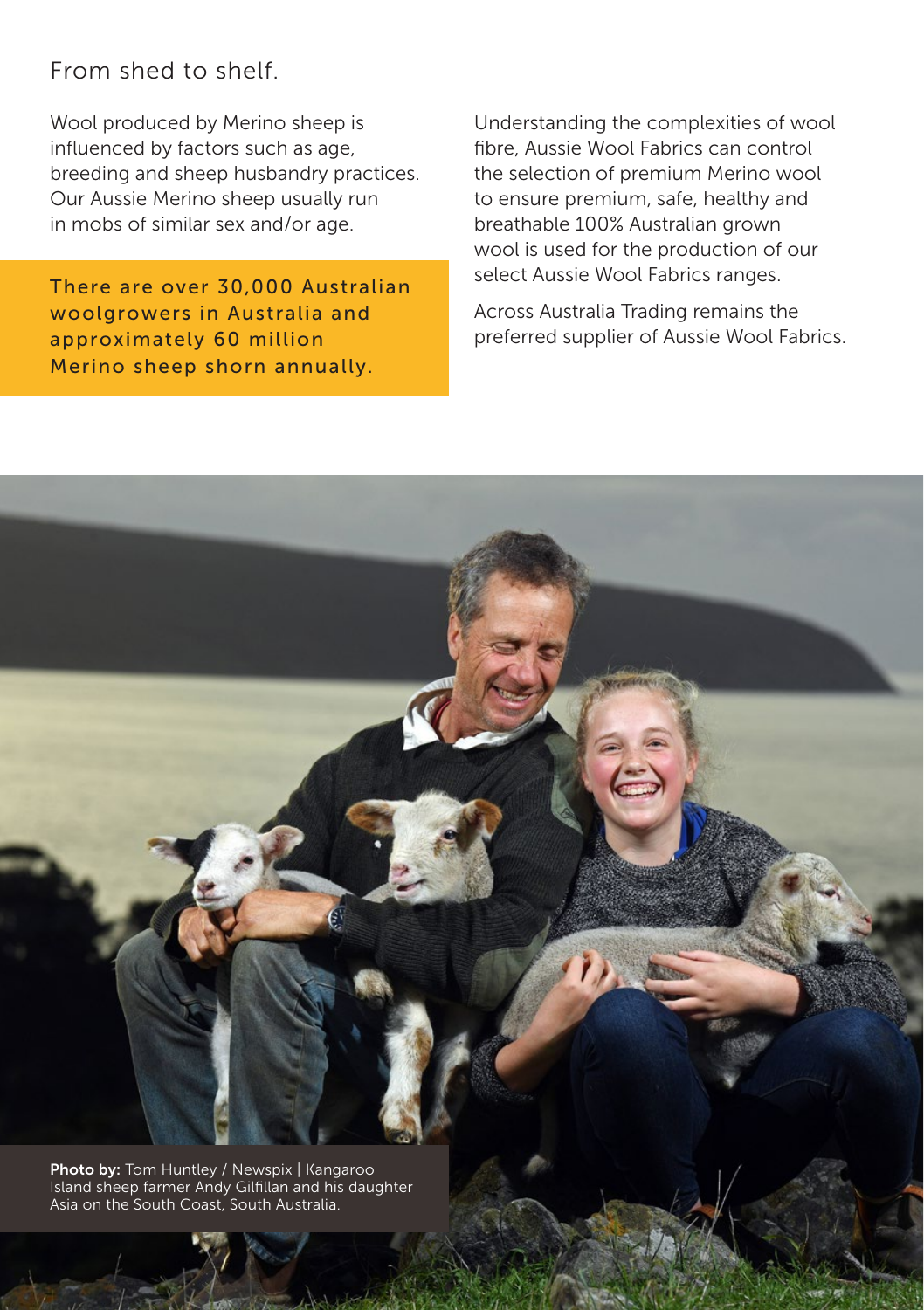#### Premium blazers with Aussie Wool Fabrics: Made in Australia.



Photo courtesy: Immanuel College | Immanuel College is renowned for being a 'school of choices' that provides opportunities for students within an outstandingly broad curriculum and an exceptional range of extra-curricular activities.

There has never been a more important time to support Australian manufacturing.

We understand the value of Australian farming and local manufacturing. All garments produced with Aussie Wool Fabrics by Across Australia Trading are made right here in Australia, supporting Australian workers and jobs.

Our Australian Made jackets for girls' colleges feature a contemporary and conservative design for young women while our blazers for boys and girls are selected for a comfortable unisex design.



Photo courtesy: Prince Alfred College | Prince Alfred College is one of Australia's leading boys' schools and is located in spacious grounds near the centre of Adelaide, South Australia.



Photo courtesy: Seymour College | Seymour College is a private girls' day and boarding school in Adelaide, South Australia. The College provides an outstanding education for girls from 6 weeks old through to Year 12.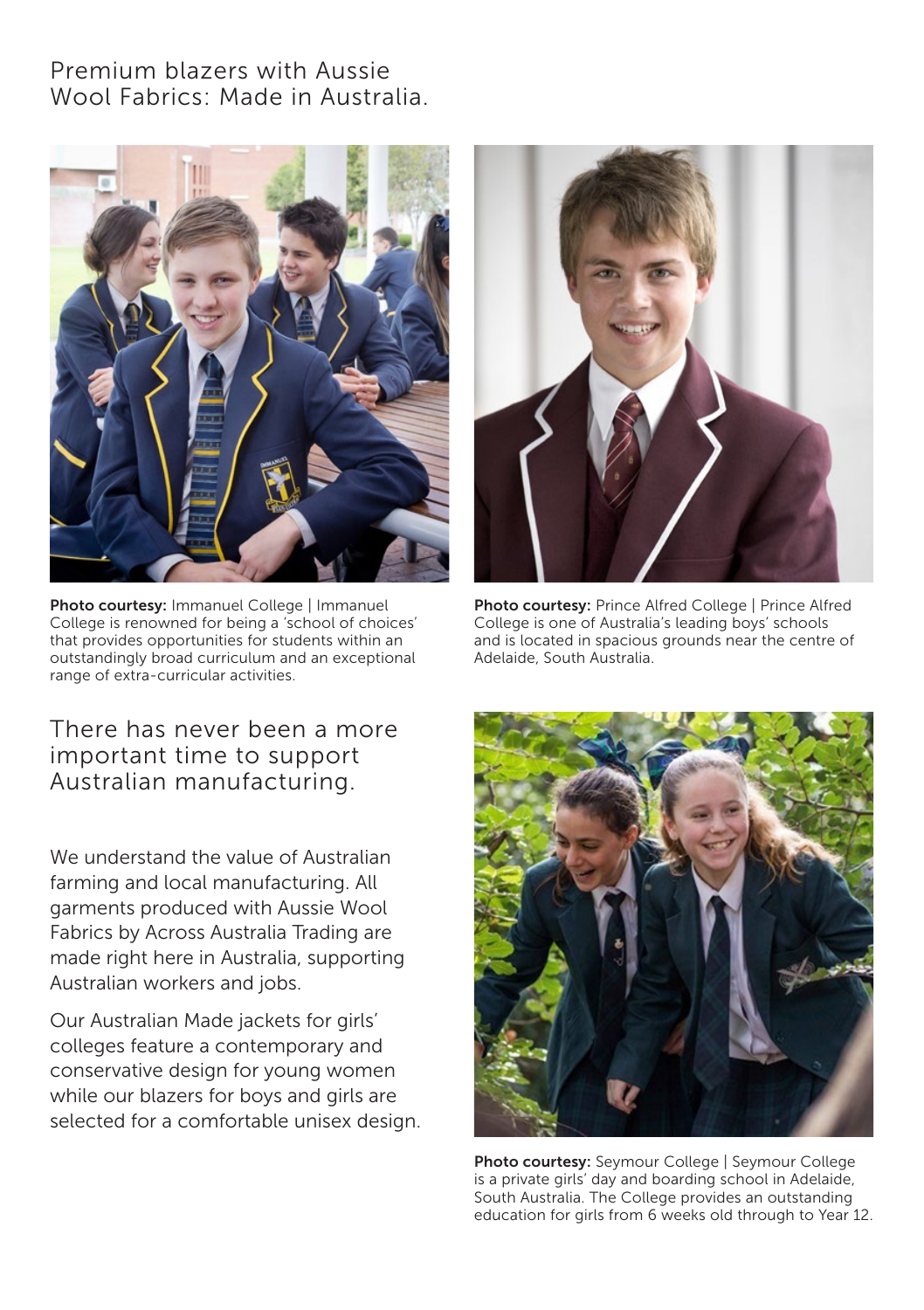### Aussie Wool Fabrics promises:

- **>** Low minimum order quantities (MOQs) negotiable to meet the needs of both the school blazer market and small boutique ranges.
- If High quality fabrics that will outperform others in the market.
- › Ability to supply fabric with trace-back to Australian wool supply.
- I Unique and new fabrics that meet the demands of end users.
- **>** Consistency in supply quality and delivery of goods.

## Aussie Wool Fabrics selections:

- › 45% Australian Wool | 55% Poly Twill Weave (popular blazer fabric).
- › 60% Australian Wool | 40% Poly — Twill Weave.
- › 90% Australian Wool | 10% Poly Twill Weave.
- › 100% Australian Wool Twill Weave (the ultimate blazer fabric).
- › New 60% Australian Wool | 40% Poly — Gaberdine, Crease Resistant (excellent for trousers).

# Sustainability

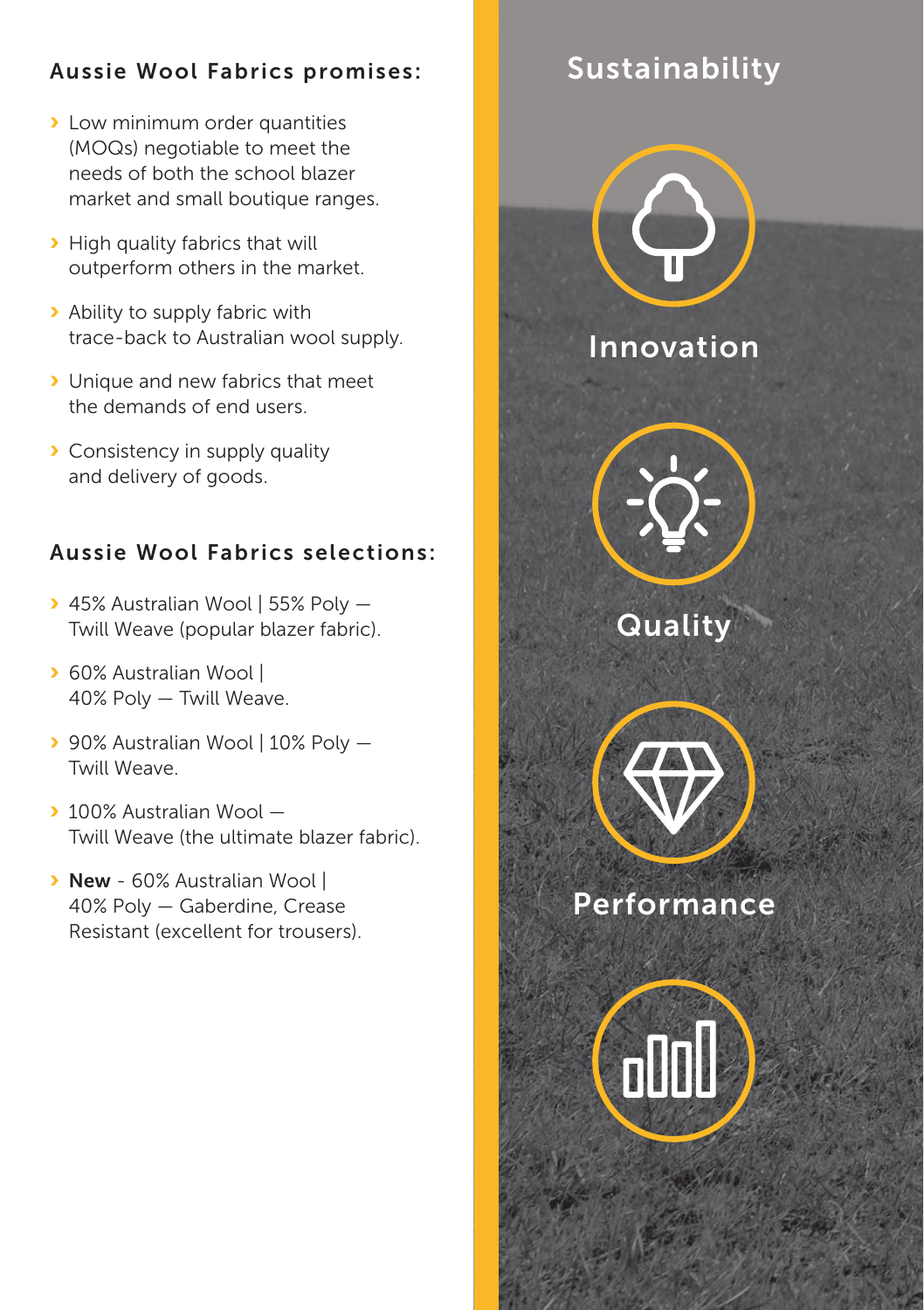If you're a manufacturer and would like to enquire about using Aussie Wool Fabrics in your garments, please drop us a line and a local Aussie Wool Fabrics agent will be in contact with you – info@aussiewoolfabrics.com.au

If you'd like to use the exclusive Across Australia Trading design for girls' and unisex blazers for colleges, schools and make your uniforms in Australia – contact Across Australia Trading info@acrossaustraliatrading.com.au